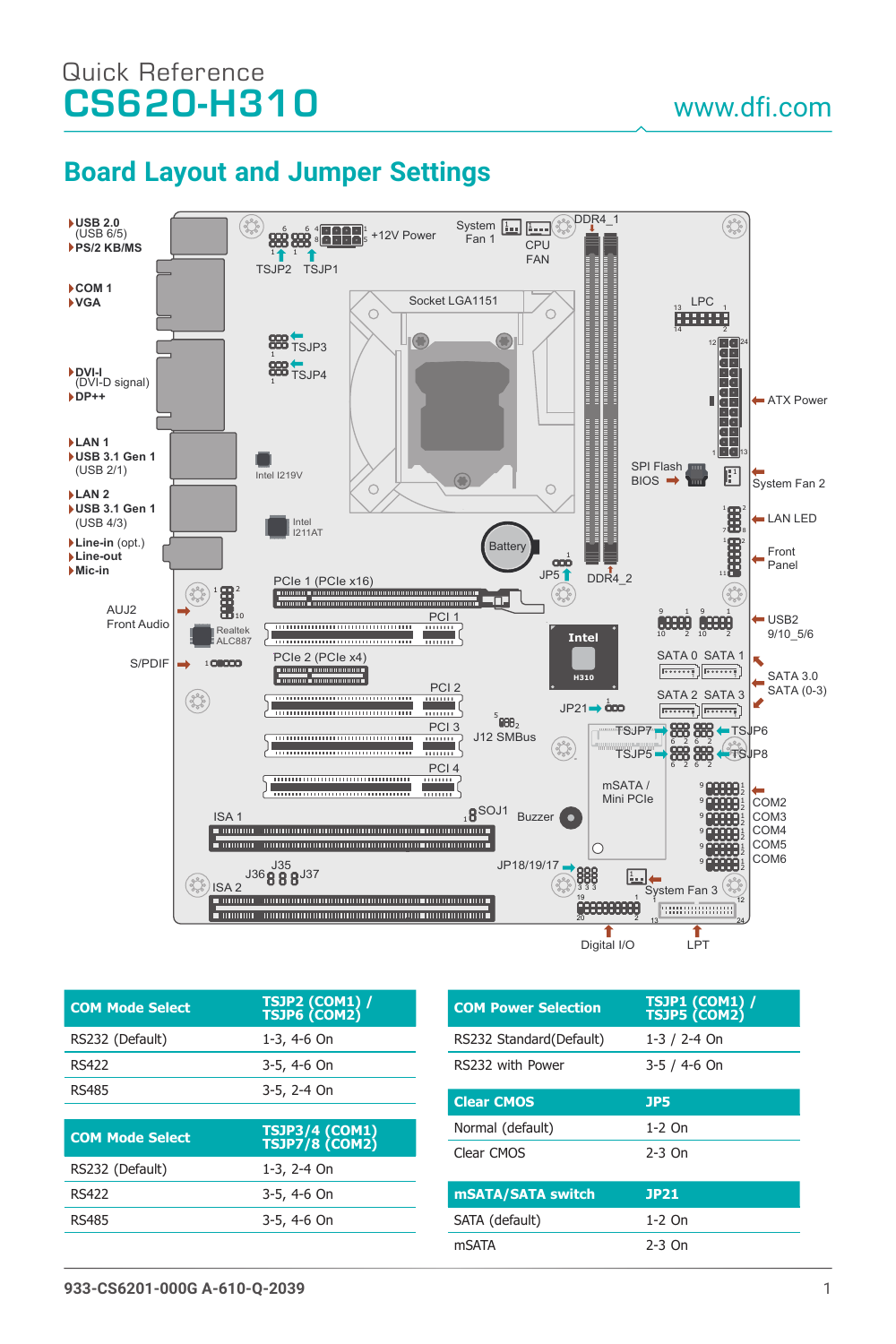| <b>Digital I/O Power</b> | JP17     |
|--------------------------|----------|
| +5VDU (default)          | $1-2$ On |
| $+5V$                    | $2-3$ On |

| Digital I/O Output     | JP18 (DIO 0-3)<br>JP19 (DIO 4-7) |
|------------------------|----------------------------------|
| +5V or +5VDU (default) | $1-2$ On                         |
| <b>GND</b>             | $2-3$ On                         |

# **Pin Assignment**

### **Digital I/O (DIO)**

| Pin            | <b>Function</b>  | Pin                     | <b>Function</b> |
|----------------|------------------|-------------------------|-----------------|
| 1              | <b>GND</b>       | $\overline{\mathbf{2}}$ | $+12V$          |
| 3              | DIO <sub>7</sub> | 4                       | $+12V$          |
| 5              | DIO <sub>6</sub> | 6                       | <b>GND</b>      |
| $\overline{z}$ | DIO <sub>5</sub> | 8                       | $+5V$           |
| 9              | DIO <sub>4</sub> | 10                      | $+5V$           |
| 11             | DIO <sub>3</sub> | 12                      | <b>GND</b>      |
| 13             | DIO <sub>2</sub> | 14                      | $+5VDU$         |
| 15             | DIO <sub>1</sub> | 16                      | $+5VDU$         |
| 17             | DIO <sub>0</sub> | 18                      | <b>GND</b>      |
| 19             | <b>GND</b>       | 20                      |                 |

### **COM Ports (COM 1-6)**

| <b>Pin</b>              | <b>RS232</b> | RS232 with<br><b>Power</b> | <b>RS422</b><br><b>Full Duplex</b> | <b>RS485</b> |
|-------------------------|--------------|----------------------------|------------------------------------|--------------|
| 1                       | DCD-         | $+12V$                     | $RXD+$                             | Data+        |
| $\overline{\mathbf{2}}$ | <b>RD</b>    | <b>RD</b>                  | RXD-                               | Data-        |
| 3                       | <b>TD</b>    | <b>TD</b>                  | $TXD+$                             | N.C.         |
| 4                       | DTR-         | DTR-                       | TXD-                               | N.C.         |
| 5                       | <b>GND</b>   | <b>GND</b>                 | <b>GND</b>                         | <b>GND</b>   |
| 6                       | DSR-         | DSR-                       | N.C.                               | N.C.         |
| $\overline{\mathbf{z}}$ | RTS-         | RTS-                       | N.C.                               | N.C.         |
| 8                       | CTS-         | CTS-                       | N.C.                               | N.C.         |
| 9                       | $RI-$        | $+5V$                      | N.C.                               | N.C.         |



#### **SMBus**

| <b>Pin</b> | <b>Assignment</b> | <b>Pin</b>   | <b>Assignment</b> |
|------------|-------------------|--------------|-------------------|
| 1.         | 3V3DU             | $\mathbf{z}$ | <b>GND</b>        |
| 3          | <b>SMB CLK</b>    | 4            | <b>SMB DATA</b>   |
| 5          | <b>SMB ALERT</b>  | 6            |                   |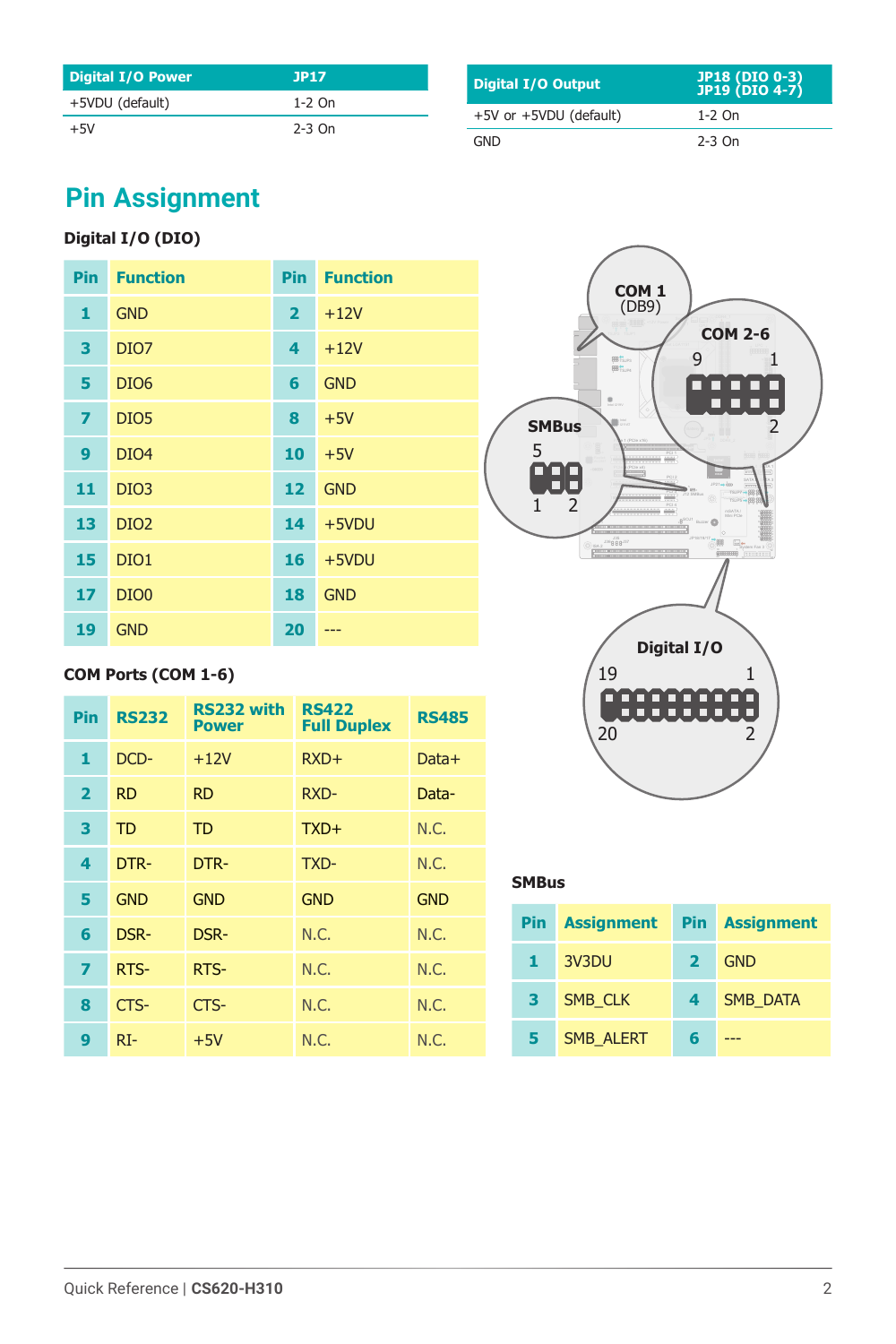#### **Front Panel**

|                         | <b>Pin</b> | <b>Assignment</b> |                        | Pin            | <b>Assignment</b> |
|-------------------------|------------|-------------------|------------------------|----------------|-------------------|
|                         | 1          | N.C.              | ᄀ<br>⋞                 | $\overline{2}$ | <b>LED Power</b>  |
|                         | 3          | <b>HDD Power</b>  | ᅔ<br>$\mathbf{r}$<br>г | 4              | <b>LED Power</b>  |
| HDD-LED                 | 5          | Signal            | m<br>Ō                 | 6              | Signal            |
| ᄍ<br>$\blacksquare$     | 7          | Ground            | $\geq$<br>$\times$     | 8              | Ground            |
| $\Omega$<br>$\Box$<br>⊣ | 9          | Signal            | M <sub>S</sub>         | 10             | Signal            |
|                         | 11         | N.C.              |                        | 12             |                   |

### **S/PDIF**

|    | <b>Pin</b> Assignment |   | <b>Pin</b> Assignment |
|----|-----------------------|---|-----------------------|
| т. | $+5V$                 |   |                       |
| з  | <b>SPDIF Out</b>      | 4 | <b>GND</b>            |
|    | SPDIF In              |   |                       |

#### **LAN LED**

| <b>Pin</b> | <b>Assignment</b>        | <b>Pin</b>     | <b>Assignment</b>   |
|------------|--------------------------|----------------|---------------------|
| 1          | <b>GBE LED 1000-</b>     | $\mathbf{2}$   | <b>GBE LED 100-</b> |
| з          | <b>GBE LED LINK ACT-</b> | $\overline{4}$ | 3V3DU               |
| 5          | LINK 1000 4              | 6              | <b>LINK 100 4</b>   |
|            | LINK ACTIVITY 4          |                | 3V3DU               |

#### **Front Audio**

| <b>Pin</b> | <b>Assignment</b>   | Pin            | <b>Assignment</b> |
|------------|---------------------|----------------|-------------------|
| 1          | $Mic2-I$            | $\overline{2}$ | <b>GND</b>        |
| з          | $Mic2-R$            | 4              | N.C.              |
| 5          | Line <sub>2-R</sub> | 6              | Mic2-JD           |
| 7          | Front I/O Sense     | 8              |                   |
| 9          | Line <sub>2-L</sub> | 10             | $Line2-D$         |

#### **Chassis Intrusion**

|              | <b>Pin</b> Function |              | <b>Pin</b> Function |
|--------------|---------------------|--------------|---------------------|
| $\mathbf{1}$ | Signal              | $\mathbf{2}$ | <b>GND</b>          |